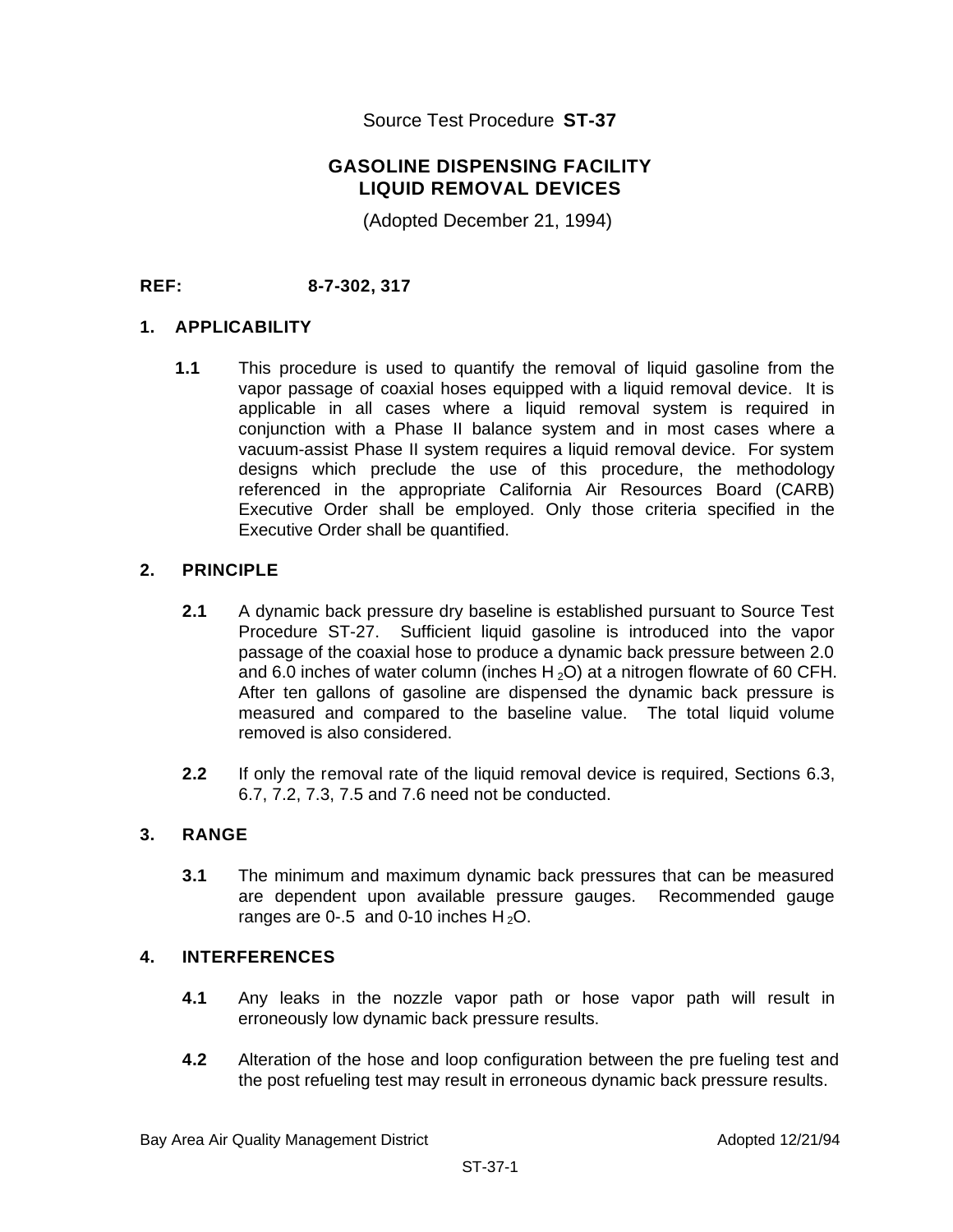- **4.3** If the hose connection at the dispenser is sufficiently low to allow the 100 CFH nitrogen flow to displace liquid gasoline into the underground Phase II piping, this test procedure shall not be used.
- **4.4** If the Phase II system type precludes conducting a dynamic back pressure test, this test procedure shall be used only to determine the volume of liquid gasoline removed per gallon of gasoline dispensed.

## **5. APPARATUS**

**5.1** Dynamic Back Pressure Test Assembly ( $\triangle P$  Test Unit). Use a Dynamic Back Pressure Test Assembly, as shown in Figure 37-1 and Source Test Procedure ST-27. This test assembly shall be equipped with two pressure gauges of appropriate ranges, a compatible automobile fillpipe, and a 0-100 CFH flowmeter equipped with a flow control valve. The test unit shall be securely mounted on a stand such that the height, above grade, to the fillpipe opening is 30 inches  $(\pm 2 \text{ inches})$ .





## **Dynamic Back Pressure Test Assembly**

- **5.2** Stopwatch. Use a stopwatch accurate to within 0.2 seconds.
- **5.3** Nitrogen High Pressure Cylinder with Regulator. Use a high pressure supply of commercial grade nitrogen in a cylinder capable of withstanding a pressure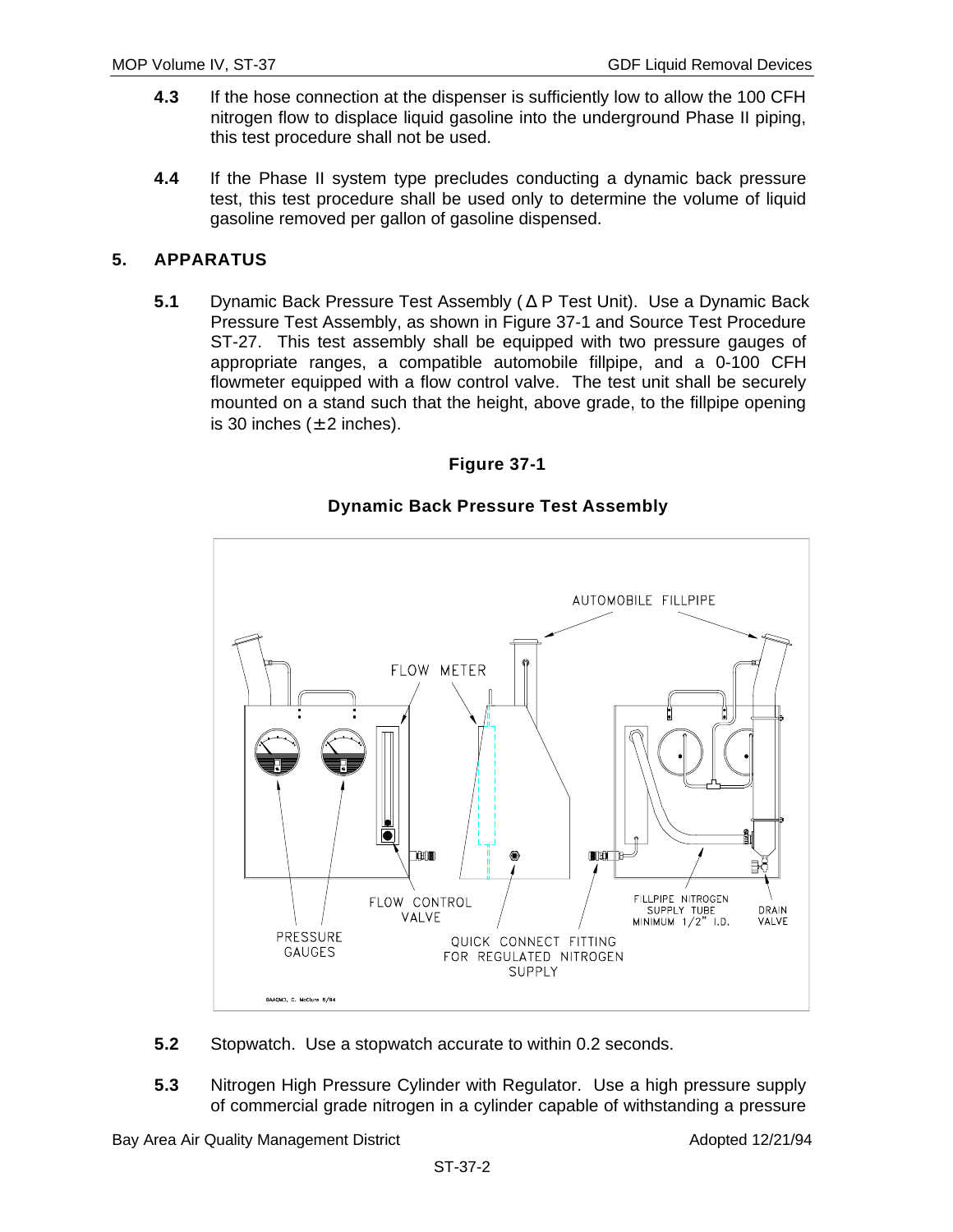of 2,500 psig. The cylinder shall be equipped with a compatible two-stage regulator and a high pressure delivery hose.

- **5.4** Graduated Cylinder. Use a shatterproof 0-200 milliliter graduated cylinder which is compatible for use with gasoline.
- **5.5** Pressure Gauge. Use a 0-30 psig pressure gauge to measure the gasoline delivery pressure.

### **6. PRE-TEST PROCEDURES**

- **6.1** Use a stopwatch to accurately measure the gasoline dispensing rates at high, medium, and low nozzle hold-open clip settings with no other refueling activity occurring at the facility. Allow at least one gallon to be dispensed before timing the dispensing rate. For those nozzles without hold-open latches, use wedges to simulate the three latch positions. Record this data on Form 37-1.
- **6.2** If feasible, quantify the gasoline delivery pressure using the 0-30 psig pressure gauge. If possible, this pressure shall be measured with no other refueling activity occurring at the facility. Record this pressure on Form 37-1.
- **6.3** Position the  $\Delta$  P Test Unit 48 inches ( $\pm$  2 inches) from the face of the dispenser in order to represent a typical refueling configuration. Trace the outline of the base of the  $\Delta$  P Test Unit.
- **6.4** Completely drain all liquid from the vapor passage of the coaxial hose. Sufficient time shall be allocated for this pre-test procedure, especially if the hose has internal convolutions.
- **6.5** Use the graduated cylinder to pour 150 milliliters of gasoline into the vapor passage of the hose. The quantity of gasoline required may vary according to the volume of the hose vapor volume (inverted coaxial hoses will require less gasoline).
- **6.6** Completely drain the gasoline from the vapor passage back into the graduated cylinder. Subtract this quantity from the original 150 milliliters. This value represents the volume of gasoline lost due to surface adhesion to the hose wall.
- **6.7** With no dispensing activity occurring at the gasoline dispensing facility, conduct the dynamic back pressure test at a nitrogen flowrate of 60 CFH, in accordance with Source Test Procedure ST-27. Record the results on Form 37-1. This establishes the dry baseline value for dynamic back pressure.

# **7. TESTING**

**7.1** Use the graduated cylinder to pour 150 milliliter s of gasoline into the vapor passage of the hose.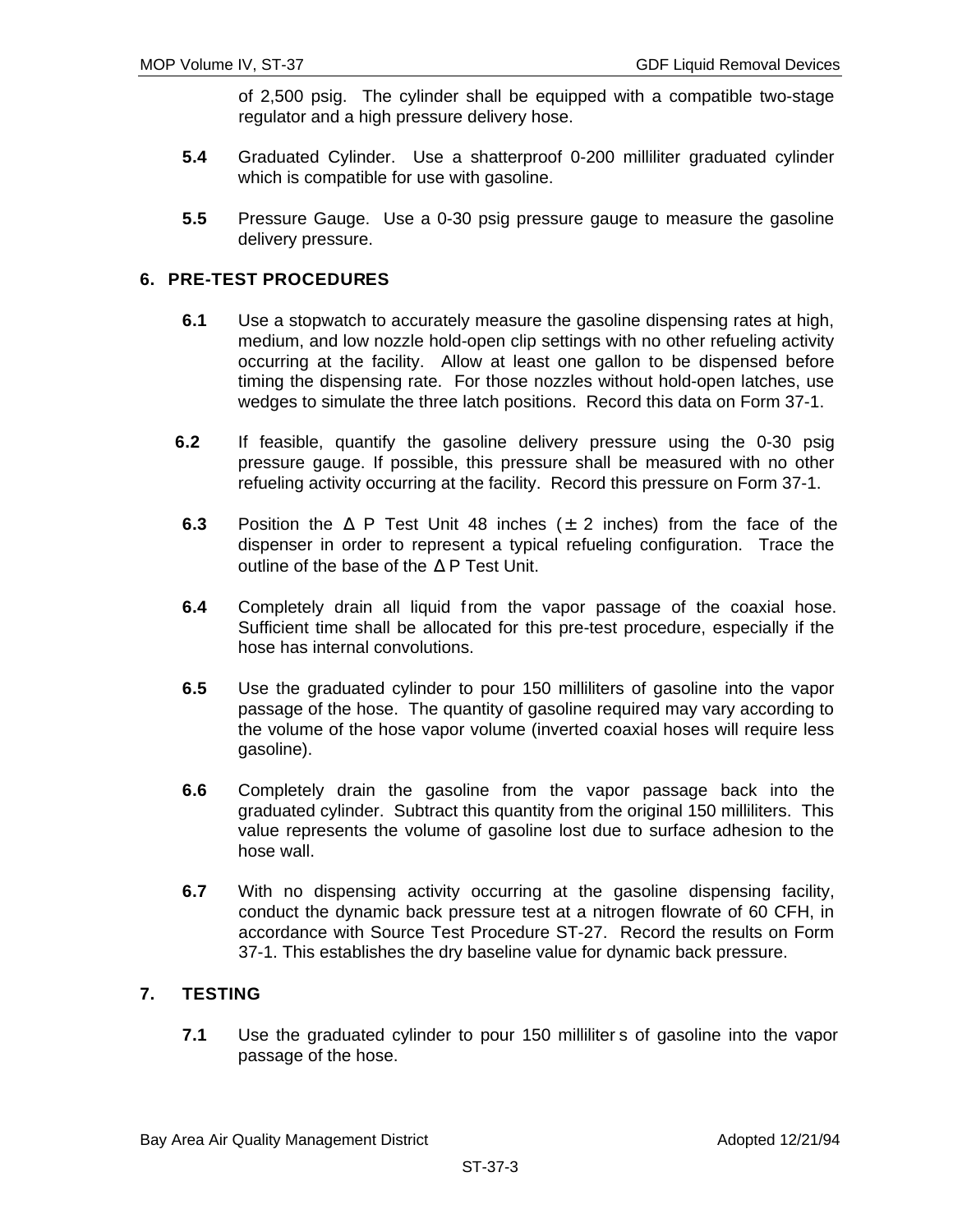- **7.2** With no dispensing activity occurring at the gasoline dispensing facility, conduct the dynamic back pressure test in accordance with Source Test Procedure ST-27 at a nitrogen flowrate of 60 CFH. Record this data on Form 37-1. This establishes the wet baseline value for dynamic back pressure. Ensure that the dynamic back pressure at 60 CFH does not exceed six (6) inches  $H_2O$ . This should preclude the possibility of premature nozzle shutoff while dispensing fuel. If the wet baseline value is less than (2) inches H<sub>2</sub>O, use the graduated cylinder to add sufficient gasoline to raise the dynamic back pressure to a minimum of two (2) inches  $H_2O$ .
- **7.3** Move the  $\triangle P$  Test Unit and position a vehicle such that the fillpipe inlet is in approximately ( $\pm$  six inches) the same location previously occupied by the  $\Delta$  P Test Unit fillpipe.
- **7.4** Using the medium hold-open clip setting, dispense 10.0 gallons into the vehicle gas tank with no other refueling activity occurring at the facility. A gas can may be used provided the minimum capacity of the gas can exceeds twelve (12) gallons. Record the exact gallonage on Form 37-1.
- **7.5** Move the vehicle and return the  $\Delta$  P Test Unit to its original position, using the traced outline of the base to verify its position.
- **7.6** Conduct the dynamic back pressure test in accordance with Source Test Procedure ST-27 at a nitrogen flowrate of 60 CFH. Record this data on Form 37-1. This value represents the post-refueling dynamic back pressure.
- **7.7** Carefully drain any gasoline present in the vapor passage of the hose into the graduated cylinder. Record this quantity on Form 37-1.
- **7.8** Repeat Sections 6.3 through 6.7 and Sections 7.1 and 7.7 with the hold-open clip in the high positions. Record this data on Form 37-1.

## **8. CALCULATIONS**

**8.1** The volume of liquid gasoline removed from the hose vapor passage per gallon of gasoline dispensed shall be calculated as follows:

$$
V_R = \frac{\left(V_I - V_W\right) - V_F}{G}
$$
 [Equation 8-1]

where:

- $V_R$  = Gasoline removed per gallon dispensed, milliliters per gallon
- $V_I$  = Total initial volume in hose vapor passage, from Section 7.1, milliliters
- $V_W$  = Liquid lost due to wall adhesion, from Section 6.6, milliliters
- $V_F$  = Liquid remaining after dispensing, from Section 7.7, milliliters
- *G* = Total gallons dispensed, from Section 7.4, gallons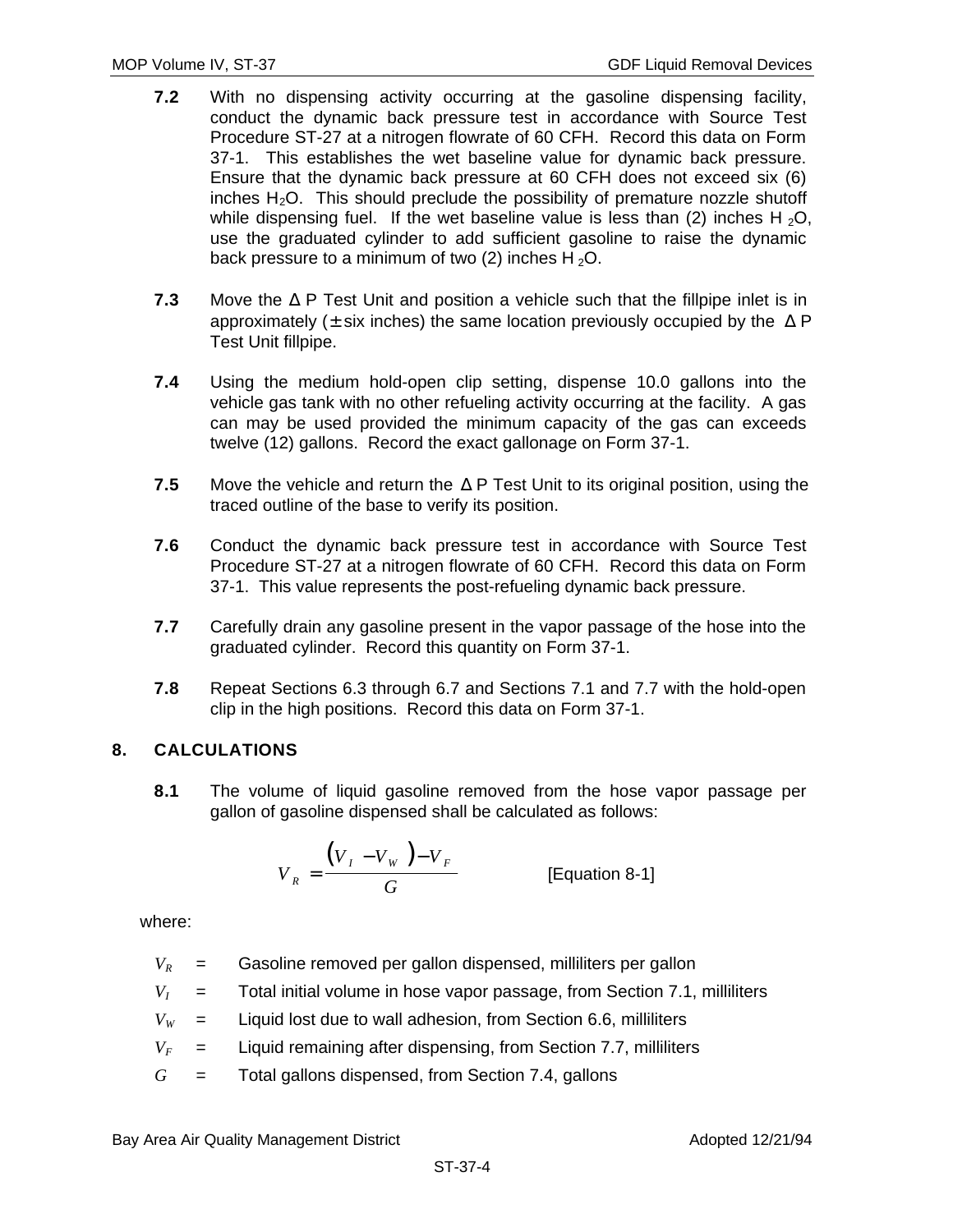**8.2** The percent increase in dynamic back pressure, from dry baseline to post refueling conditions, shall be calculated as follows:

$$
P_{I} = \frac{(P_{PR} - P_{DB})100}{P_{DB}}
$$
 [Equation 8-2]

where:

- *P<sub>I</sub>* = Percent increase in dynamic back pressure from dry baseline to post refueling conditions, percent
- $P_{PR}$  = Post refueling dynamic back pressure, inches H<sub>2</sub>O

 $P_{DB}$  = Dry baseline dynamic back pressure, inches H<sub>2</sub>O

100 = Conversion factor from decimal fraction to percent

### **9. REPORTING**

**9.1** The results shall be reported as shown in Form 37-1.